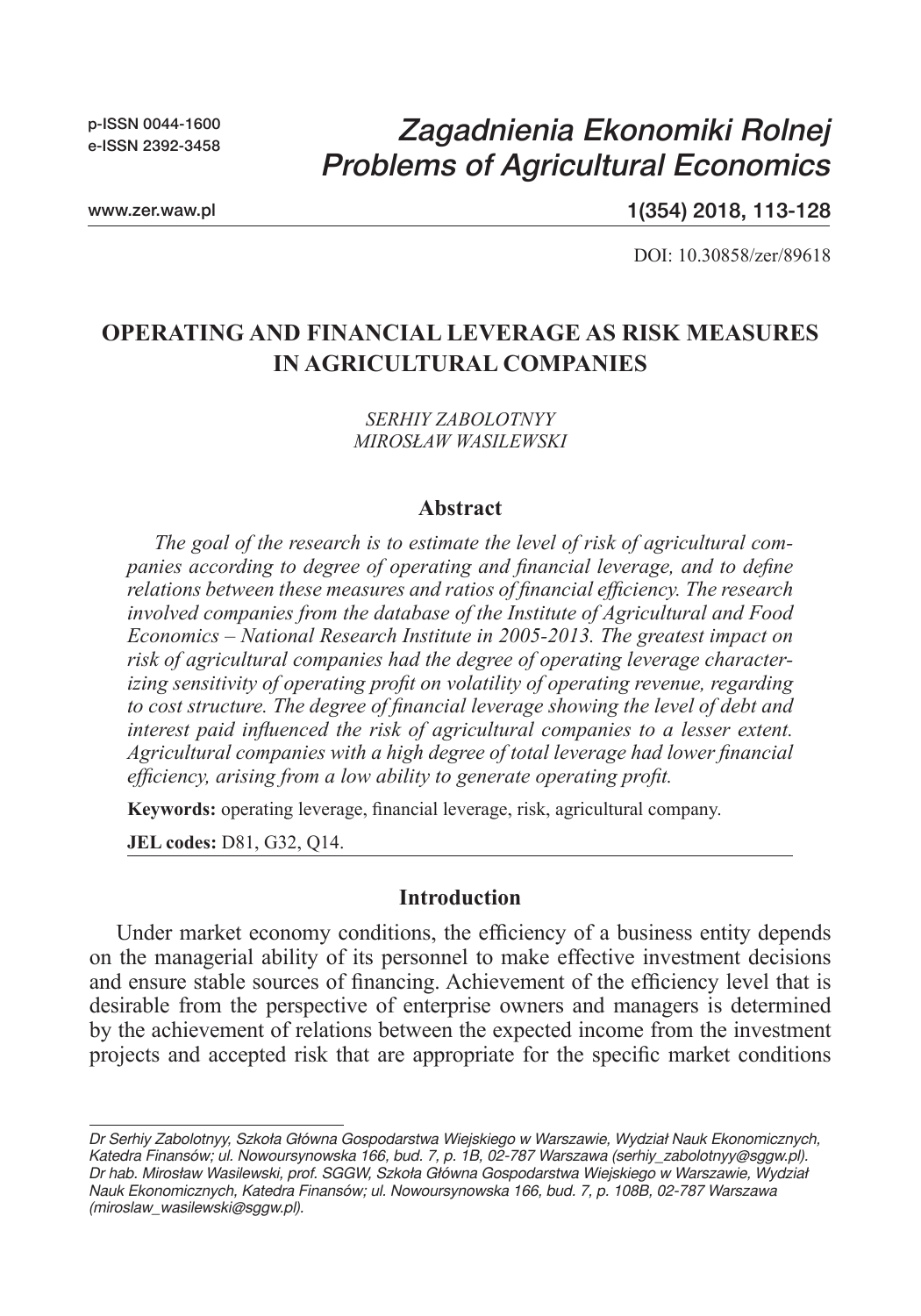(Stępień, 2008). According to the classical financial theory, the relation between the expected profitability and risk is directly proportional (Sharpe, 1964; Wędzki, 2003). The basic concepts of risk are related to the negative and neutral perception of this phenomenon. The negative concept of risk means a possibility of failure to achieve the expected result, while the neutral concept of risk treats it as the possibility of producing a result that differs from the expected one (Jajuga, 2009). In the economic practice, the way risk is treated depends primarily on the attitude of the managers, who are characterised by various preferences and perspectives on risk (Graham and Harvey, 2001; Sołtysiak, 2014). In such an approach, risk is closely connected to behavioural finance, which explains investors' and manager's actions through psychological and social mechanisms (Shiller, 2003; Bąk, 2011). Regardless of the decision makers' approach, risk management in an enterprise requires the management to know its sources and determinants. The correct identification of this phenomenon allows them to use formalised measurement and analysis tools in order to determine the limits of accepted risk, its dynamic and scenarios involving impact of various economic factors, and its relation to the efficiency of the enterprise.

The relation between the profitability and the risk in the business activity to a large extent depends on the specific nature of the sector in which the business entity operates (Peterlik, 2012; Wasilewski and Juszczyk, 2015). In agriculture, the main source of risk is the production risk, which is related to the uncertainty in regard to the quantity and quality of produced goods, price risk resulting from the fluctuations of supply and the low flexibility of demand, and political risk, which determines the targets of financial aid for various agricultural activities. While it determines the profitability of agricultural enterprises, the combination of various risk factors depends on the quality of decisions made by the management only to a limited degree (Sulewski, 2015). Therefore, management of agricultural sector entities results in the necessity to pay particular attention primarily to those risk factors that are within the manager's control, i.e. in the area of operational efficiency and financial security. What is important in the area of operations is margin management taking account of the relevant cost structure, while as regards financing, what should be controlled is the level of debt and the financial burden due to the interest.

Practical risk analysis employs measures of volatility, security, hazard and sensitivity (Nowak, 2009). In such an approach, the volatility of the basic performance categories, such as revenue or operating profit and the sensitivity of financial assets to these changes, can be treated as a point of reference in the assessment of risk in the activity of business entities (Markowitz, 1952). This means, for example, that enterprises with relatively more volatile revenue and higher sensitivity of profit to such changes might be regarded as higher risk entities (Kinnunen, 2013). A comparison of the rate and direction of the response of financial performance to volatility allows the operational and financial risk of a business entity to be parametrised.

In the literature, the sources of the operational risk of an enterprise are sought in the volatility of the operating margin and the level and structure of operating cost (Kowalczyk and Kusak, 2006). Financial risk, in turn, manifests itself in the level of debt and the financial burden of interest (Sierpińska and Jachna, 2007). In practice,

*1(354) 2018*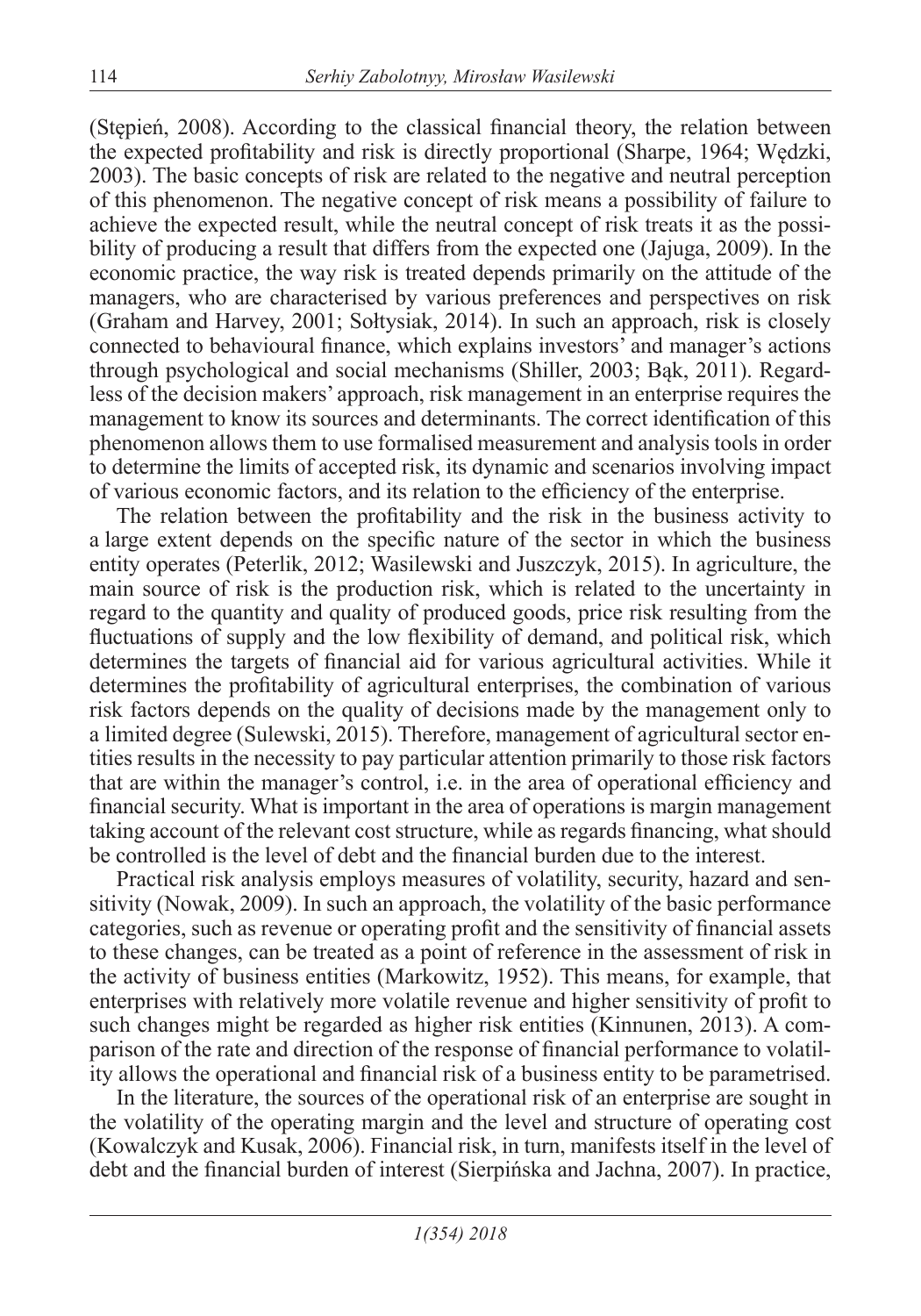the measure of the operational risk that characterises the sensitivity of the operating performance of an enterprise to the change in operating revenue taking account of the cost structure, is the degree of operating leverage (Pomykalska and Pomykalski, 2007). High operating leverage indicates high operating risk of an entity due to a higher percentage of fixed costs in the operational cost structure (Jaworski, 2010). Financial leverage is a measure providing information on the financial risk of the enterprise and characterising the volatility of the gross outturn in relation to the operating outturn (Sierpińska and Jachna, 2007). A higher financial leverage suggests a higher percentage of borrowed capital in financing and significant cost of interest, which increases the risk of the enterprise. In the light of this interpretation,

management of the enterprise's risk, based on the operating and financial leverage, should boil down to the reduction in the leverage effect to the bare minimum, on the one hand, ensuring a rational structure of operating costs and, on the other, enabling avoidance of high losses due to the seasonality of operating revenue.

### **Methodology**

The aim of this study is to assess the risk level of agricultural enterprises using operating and financial leverage and to determine the relation between these two measures and the financial efficiency ratios. In this article, financial efficiency is defined as a specific level at which the monetary goals of an enterprise are achieved with particular emphasis on the maximisation of its value as reflected by maximum utility from employment of equity in assets expressed in both in absolute and relative terms, i.e. by ratios (Kulawik, 2008). The financial efficiency of agricultural enterprises was done using profitability ratios. The research was based on the database of the Institute of Agricultural and Food Economics – National Research Institute, which contains financial statements of agricultural enterprises utilising land from the stock of the Agricultural Property Agency (APA)<sup>1</sup>, i.e. companies of the APA and enterprises that bought or leased from the APA. The research covered the period between 2005 and 2013. In the analysed period, the number of the studied agricultural enterprises ranged from 143 to 175. For specific years in the studied period, the risk of agricultural enterprises was assessed using the degree of operating, financial and total leverage, and the ratios contributing to leverage mechanisms in the studied entities were characterised.In this study, the degree of operating leverage (DOL) was calculated using the following formula:

$$
DOL = \frac{GM}{EBIT} \tag{1}
$$

where:

*GM* – gross margin,

*EBIT* – operating profit.

Gross margin was defined as the difference between the operating revenue and the variable costs of agricultural enterprises.

<sup>&</sup>lt;sup>1</sup> In 2017, the Agricultural Property Agency and the Agricultural Property Agency were replaced by the National Support Centre for Agriculture.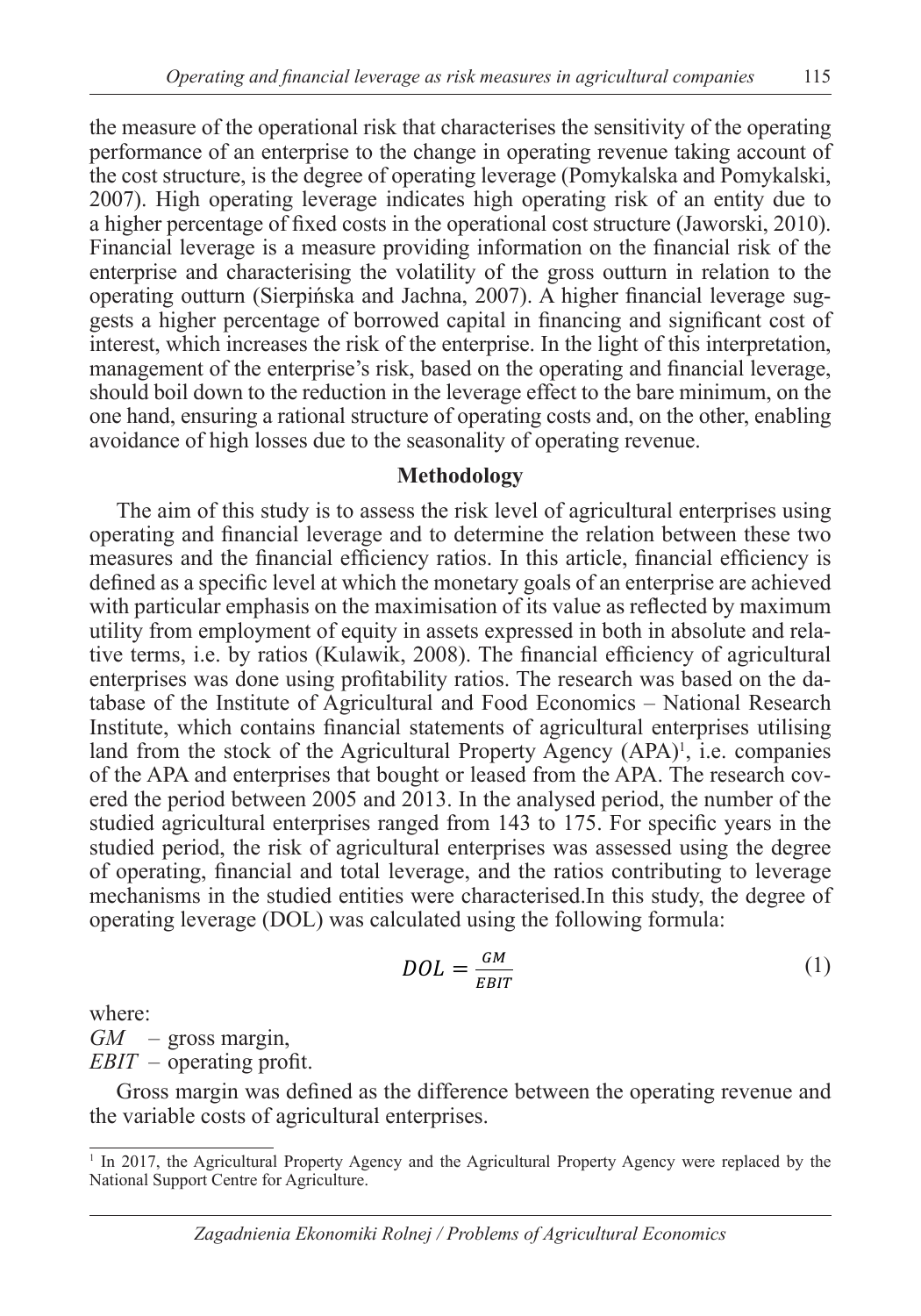In order to present the impact of these two components contributing to the operating leverage of agricultural enterprises, the degree of operating leverage was decomposed into factors according to the formula:

$$
DOL = \frac{GMR}{GMR - FCR} \tag{2}
$$

where:

*GMR* – gross margin ratio,

*FCR* – fixed costs ratio.

The said ratios were presented using the formulas:

$$
WMB = \frac{gross\,}{operating\, revenue} \tag{3}
$$

$$
FCR = \frac{fixed\ costs}{operating\ revenue} \tag{4}
$$

The degree of operating leverage depends on the gross margin and fixed costs of the enterprise.

The degree of financial leverage (DFL) was calculated using the following formula:

$$
DFL = \frac{EBIT}{EBIT-Interest} \tag{5}
$$

where:

*Interest* – the value of the paid net interest<sup>2</sup>.

In order to present the impact of compounds on the degree of financial leverage, the financial leverage formula was transformed in the following way:

$$
DFL = \frac{GMR - FCR}{(GMR - FCR) - I \times \frac{1}{AT} \times (1 - \frac{1}{EM})}
$$
(6)

where:

 $I$  – interest rate on borrowed capital<sup>3</sup>.

*AT* – asset turnover ratio,

*EM* – equity multiplier.

<sup>&</sup>lt;sup>2</sup> In the literature, the value of interest used for calculating the DFL is most often treated in a simplified manner, as a mean weighted interest rate of borrowed capital (Kowalczyk and Kusak, 2006). Nonetheless, gross profit of an enterprise can be affected by both financial revenue and components of financial costs other than debt interest, e.g. charges due to valuation adjustments of financial assets or exchange losses (Fedak, 2016). Therefore, considering only the interest on borrowed capital in the calculation of the DFL would not reflect the total effect of change to the gross profit compared to operating profit. The authors' approach includes a proposal to calculate net interest as a difference between the total cost and financial revenue.

<sup>&</sup>lt;sup>3</sup> The ratio was calculated as net interest/borrowed capital.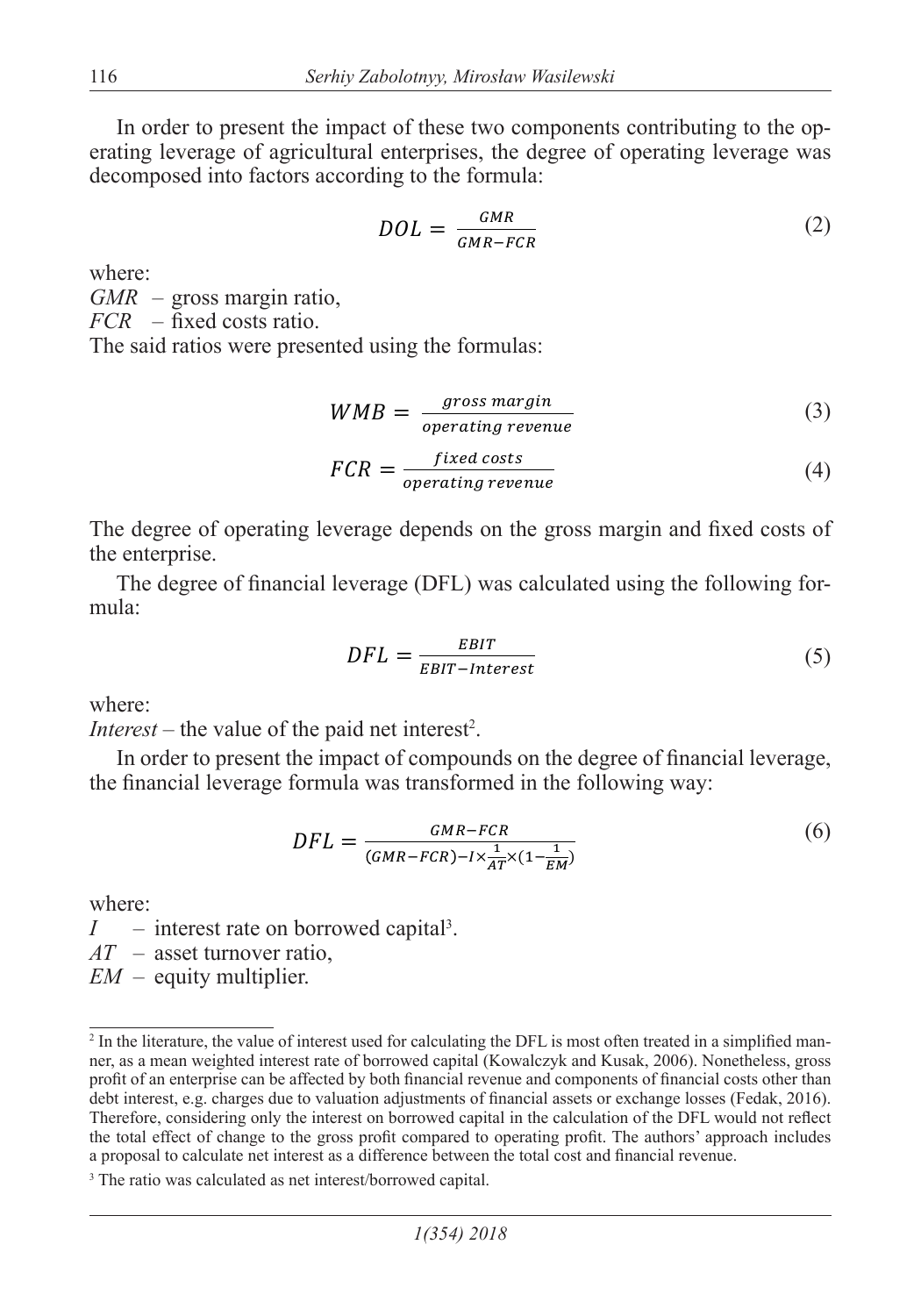The asset turnover ratio and equity multiplier were calculated using the following formulas:

$$
AT = \frac{Operating\,\, revenue}{Assets} \tag{7}
$$

$$
EM = \frac{Assets}{Equity} \tag{8}
$$

Apart from the gross margin and fixed costs, such as the burden of interest on borrowed capital, the degree of financial leverage is directly affected by the equity to borrowed capital ratio and the enterprise's asset productivity ratio.

The degree of total leverage results from the mutual impact of the degree of operating leverage and the degree of financial leverage. Therefore, the degree of total leverage (DTL) can be expressed using the following formula:

$$
DTL = DOL \times DFL \tag{9}
$$

Figure 1 shows the relation between various degrees of leverage in the enterprise and specific partial ratios and the degree of total leverage.



*Fig. 1.* Relations between the DTL, DOL and DFL and partial leverage ratios of an enterprise. Source: Kowalczyk and Kusak (2006).

Table 1 shows the response of the DTL to changes in partial ratios (ceteris paribus) contributing to this measure in an enterprise. In a situation of profitable activity, the maximum degree of total leverage will be achieved in case of a simultaneous drop in the gross margin and the asset turnover ratio, increase in the ratio of fixed costs to operating revenue, and growth in the interest on borrowed capital and the level of debt of a business entity.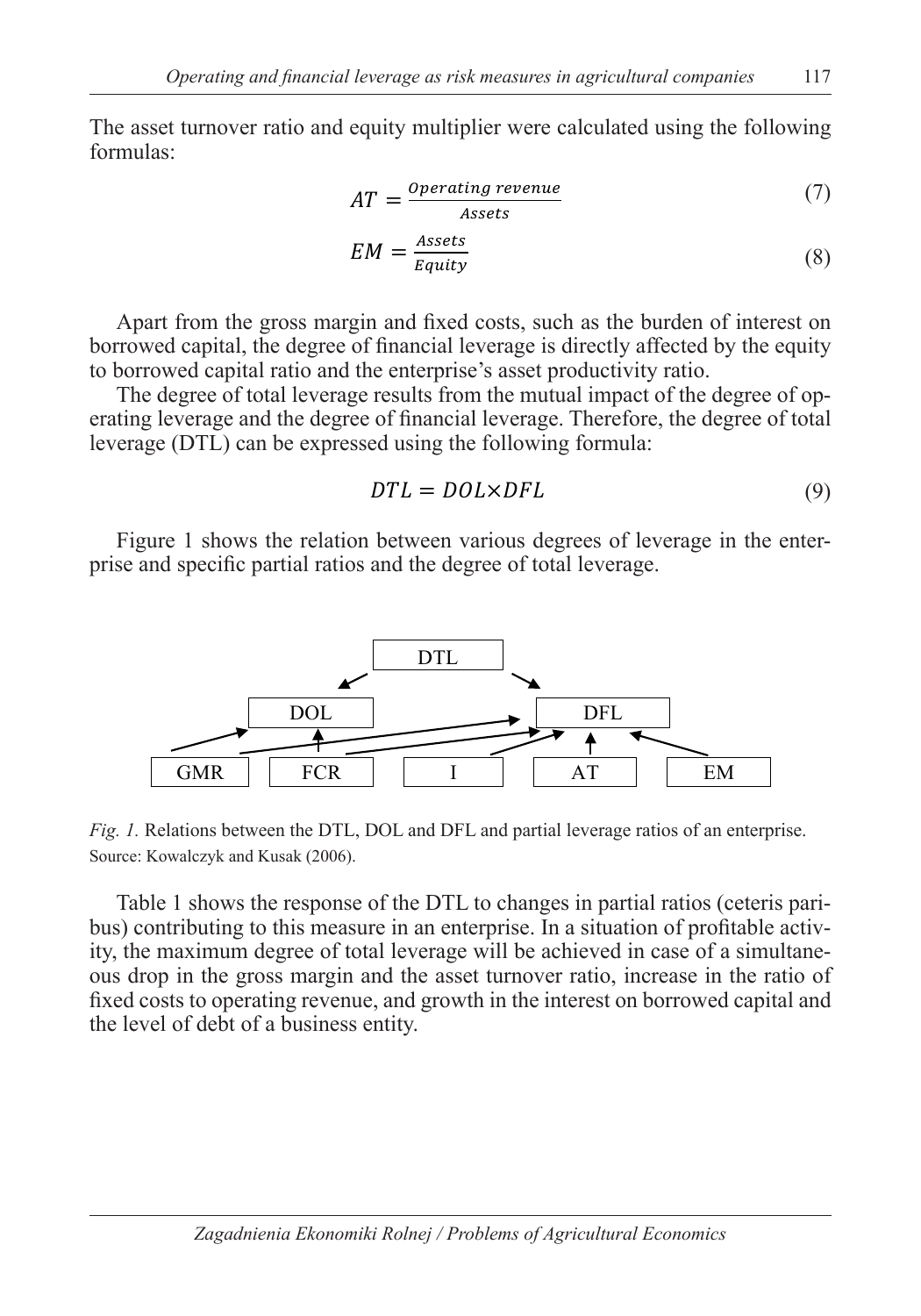#### Table 1

*Response of the DTL to changes in partial ratio contributing to leverage in an enterprise*

| Ratio                             | Trend  | Response of the DTL |  |  |
|-----------------------------------|--------|---------------------|--|--|
|                                   | growth | drop                |  |  |
| Gross margin                      | drop   | growth              |  |  |
| Fixed costs                       | growth | growth              |  |  |
|                                   | drop   | drop                |  |  |
|                                   | growth | growth              |  |  |
| Interest rate on borrowed capital | drop   | drop                |  |  |
|                                   | growth | drop                |  |  |
| Asset turnover                    | drop   | growth              |  |  |
|                                   | growth | growth              |  |  |
| Equity multiplier                 | drop   | drop                |  |  |

Source: Kowalczyk and Kusak (2006).

In order to present links between the measures of risk and the level of financial efficiency of an enterprise in the structure of the operating leverage and total leverage, the calculations take into account the operating profit ratio (Sibilski, 2010):

$$
DOL = \frac{GMR}{ROP}
$$
 (10)

where:

*ROP* – operating profit ratio.

The operating profit ratio can be expressed in the following way:

$$
ROP = \frac{Operating\ profit}{Operating\ revenue} \tag{11}
$$

The relation between the DFL and the profitability of an enterprise can be shown using the following formula:

$$
DFL = \frac{ROP}{GPR} \tag{12}
$$

where:

*GPR* – gross profit ratio.

The gross profit ratio was calculated according to the following formula:

$$
GPR = \frac{gross\, profit}{operating\, revenue} \tag{13}
$$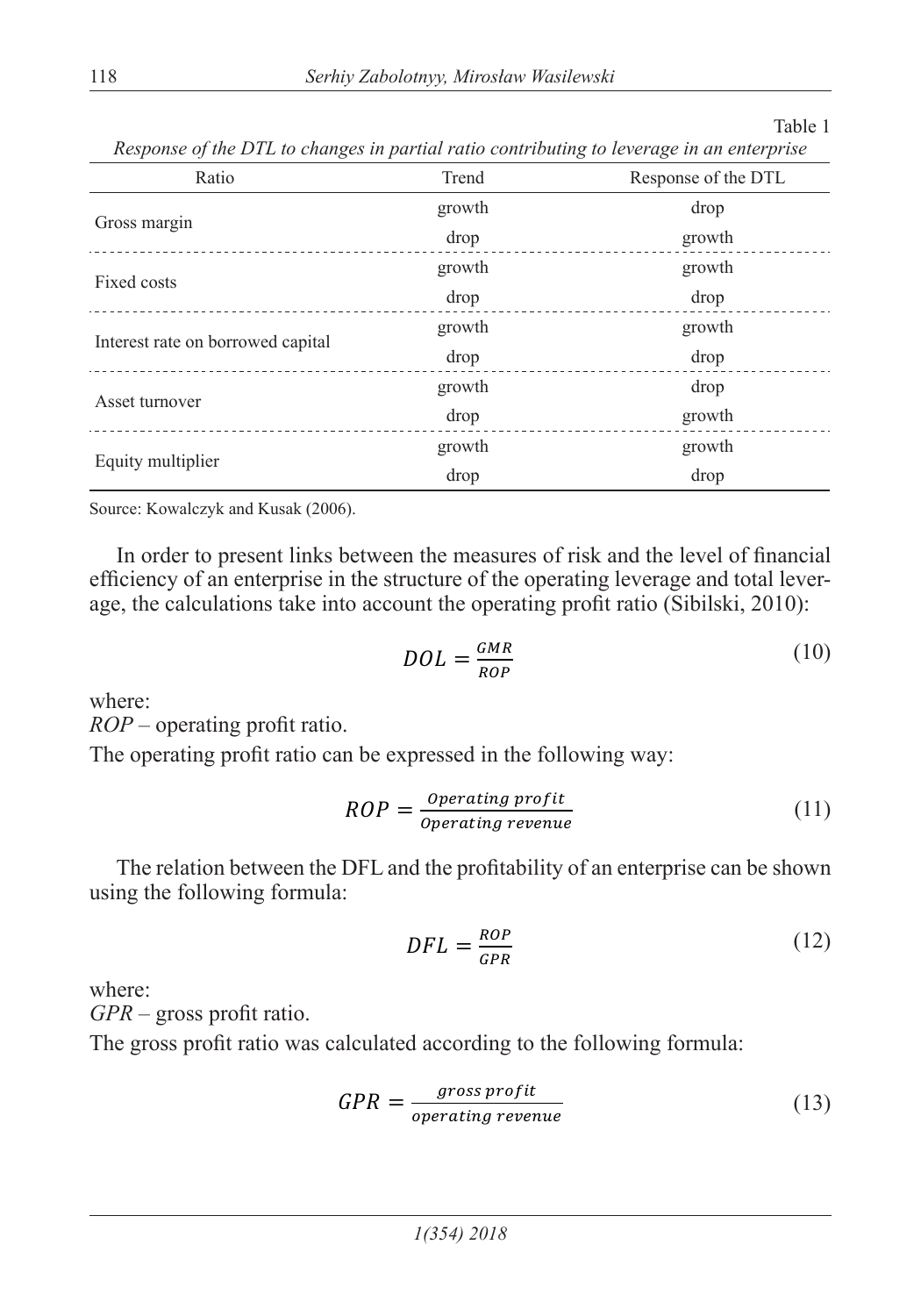The statistical verification of relations related to leverage mechanisms in agricultural enterprises involved calculation of the coefficients of linear correlation between the degrees of leverage and the constituent partial ratios. Furthermore, the correlations between the degrees of leverage and profit ratios were determined, which allowed conclusions to be drawn in regard to the relations between risk assessment parameters and the financial efficiency of agricultural enterprises.

#### **Results**

Table 2 shows degrees of leverage and partial ratios characterising financial mechanisms of agricultural enterprises in 2005-2013. In the studied period, the average degree of total leverage was equal to the 3.77, the average degree of operating leverage was 3.59, and the average financial leverage was 1.05. This means that the risk of agricultural enterprises expressed in terms of degrees of leverage primarily depended on changes in operations. These changes were related to the structure of operating costs, the level of sales revenue, and operating profit. On the other hand, the ratios related to financial leverage were less important from the perspective of the risk of agricultural enterprises. This conclusion is confirmed by the scatterplots of the degree of total leverage (DTL) variable in relation to the degree of operating leverage (DOL) variable and the degree of financial leverage (DFL) (Fig. 2). In the analysed period, the coefficient of correlation between the DTL and DOL variables was  $0.7744$ , and between the DTL and DFL variables  $-0.5769$ , which indicates a relatively stronger link between the total leverage and the operating leverage than between the former and the financial leverage.

Table 2

|                                              | Year |      |      |      |      |      |        |      |      |         |
|----------------------------------------------|------|------|------|------|------|------|--------|------|------|---------|
| Parameter                                    | 2005 | 2006 | 2007 | 2008 | 2009 | 2010 | 2011   | 2012 | 2013 | Average |
| Operating leverage                           | 4.01 | 3.95 | 2.90 | 6.20 | 4.40 | 2.85 | 3.54   | 3.28 | 3.76 | 3.59    |
| Financial leverage                           | 1.12 | 1.10 | 1.06 | 1.20 | 1.15 | 1.03 | 1.00   | 1.02 | 1.04 | 1.05    |
| Total leverage                               | 4.49 | 4.34 | 3.07 | 7.46 | 5.06 | 2.94 | 3.52   | 3.35 | 3.92 | 3.77    |
| Gross margin ratio $(\%)$                    | 39.5 | 36.9 | 40.5 | 37.0 | 38.0 | 41.0 | 40.3   | 40.2 | 40.3 | 39.6    |
| Fixed costs ratio $(\%)$                     | 29.6 | 27.6 | 26.5 | 30.6 | 29.1 | 26.7 | 28.9   | 28.0 | 29.6 | 28.6    |
| Interest rate on borrowed<br>capital $(\% )$ | 2.5  | 2.1  | 2.0  | 2.3  | 2.2  | 1.1  | $-0.2$ | 0.7  | 1.2  | 1.3     |
| Asset turnover ratio                         | 0.76 | 0.71 | 0.70 | 0.67 | 0.64 | 0.64 | 0.64   | 0.65 | 0.60 | 0.65    |
| Equity multiplier                            | 1.48 | 1.40 | 1.38 | 1.42 | 1.47 | 1.33 | 1.30   | 1.30 | 1.28 | 1.34    |

*Degrees of leverage and partial ratios characterising financial mechanisms of agricultural enterprises*

Source: own study.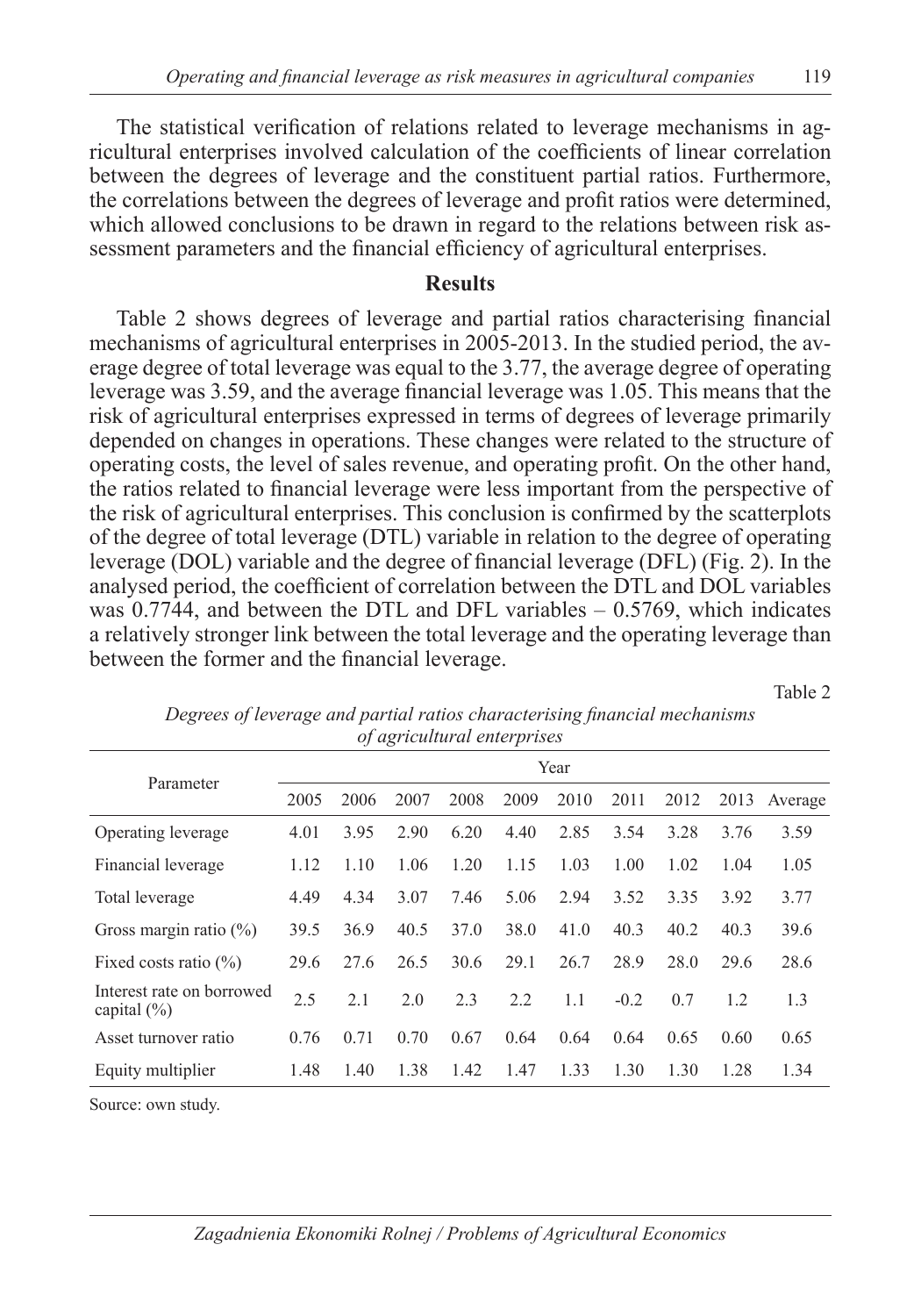In 2005-2008, the degree of total leverage increased from 4.49 to 7.46, which suggested a higher risk of agricultural enterprises. In the same period, the degree of operating leverage grew from 4.01 to 6.20, and the degree of financial leverage increased to 1.20. From the perspective of leverage mechanisms, this indicated the increase in operating and financial risk. Such a phenomenon could to a large extent result from the adjustment of Polish farms to the European Union requirements that manifested in the increase in investment financed from preferential credits (Rosa, 2011). Higher degrees of leverage in 2008, then, were related to the unfavourable macroeconomic situation. The departure from this trend was identified in 2007, when the degree of total leverage was at 3.07, and the degree of operating leverage decreased to 2.90. This resulted from the growth in gross margin and the simultaneous drop in the ratio of fixed costs to operating revenue. In 2009, the degree of total leverage decreased to 5.06, which was still 1.29 higher than the average for the studied period.



*Fig. 2.* Scatterplots of the DTL variable in relation to the DOL and the DFL of agricultural enterprises in 2005-2013.

Source: own study.

In 2010-2013, the total leverage dropped further to 2.92-3.92, which was caused primarily by the reduction in the operational risk, which is measured using the degree of operating leverage and also, to a smaller extent, using the decrease in the financial risk expressed by the degree of financial leverage. In 2013, the degree of operating leverage decreased to 3.76, and the degree of financial leverage to 1.04. A relative drop in the risk determined on the basis of degrees of leverage resulted from the significant growth in operating revenue and the improvement in the operating profit ratio of the analysed agricultural enterprises. Such a trend was related to the significant increase in the stock of land held by the studied entities in 2010- -2012 (Zabolotnyy, 2016).

The diversity of the degree of operating leverage of agricultural enterprises in the studied period was generally caused by the significant changes to the gross margin ratio (GMR) with comparable fixed costs ratio (FCR). In 2005-2009, the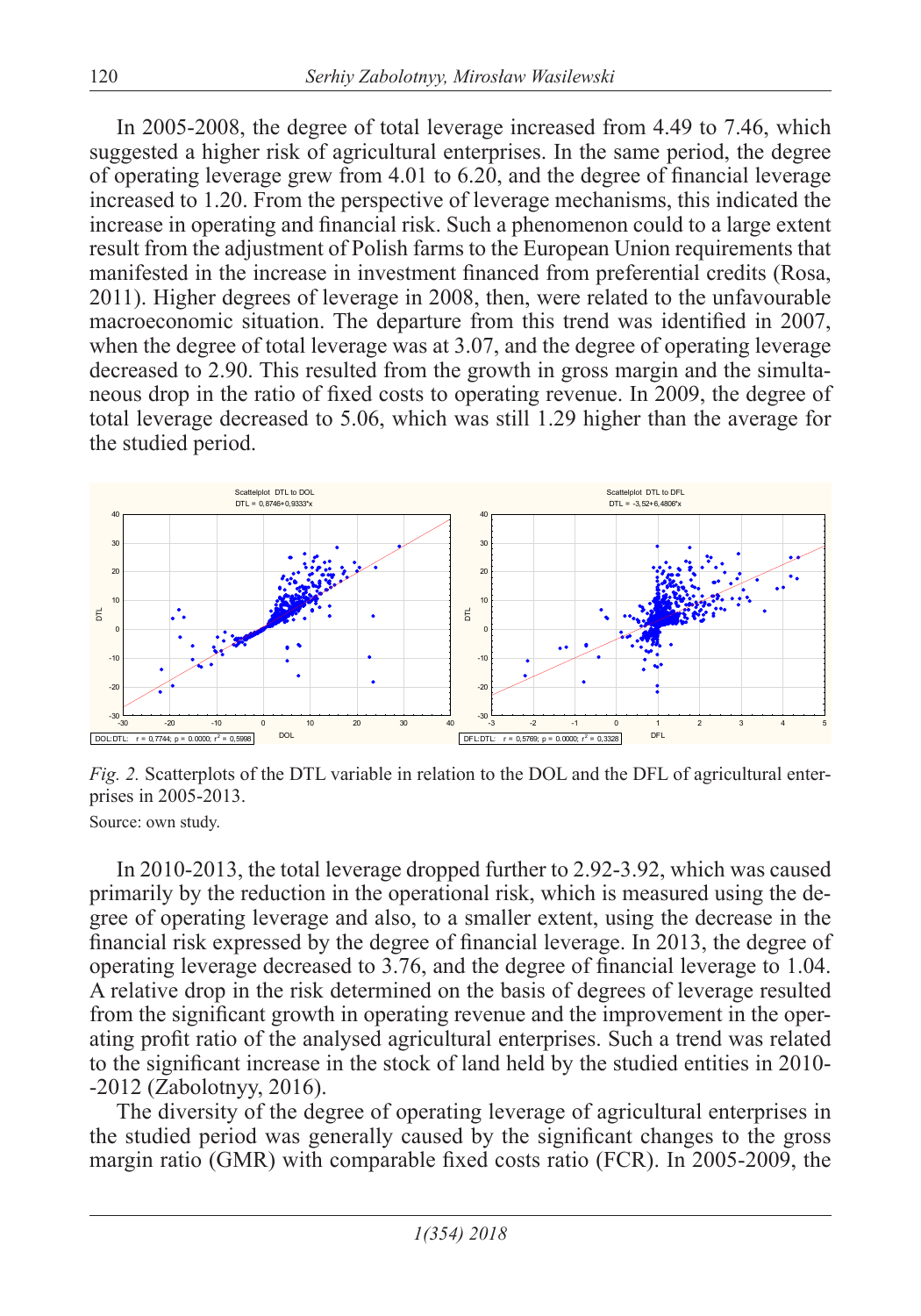average gross margin ratio decreased from 39.5% to 38.0%, and in 2010-2013, this ratio was in the range of 40.2-41%. The ratio of fixed costs to operating income was 26.5-30.6% in the analysed period. This meant that in the earliest years of the studied period, the agricultural enterprises were characterised by lower operating profit compared to the revenue and fixed costs. This resulted in an increase in the operational risk measured using the degree of operating leverage. Moreover, in 2005-2009, the net interest rates were higher than later on, which indicated higher burden related to costs of financing, equity multipliers were also higher, which suggests higher level of debt among agricultural enterprises. In 2005-2009, the average net interest rates were in the range of 2-2.5%, while in 2010-2.5% – at -0.2-1.2%. The equity multiplier decreased from 1.47 in 2009 to 1.28 in 2013. This indicates higher financial risk of agricultural enterprises in the first years of the analysed period. In 2009-2013, the improvement in the gross margin ratio and the decrease in the level of debt and the cost of interest contributed to the decrease in both the degree of operating leverage and the degree of financial leverage and indicated a lower risk of agricultural enterprises. There is a need to emphasise that, from the perspective of the total business risk, the efficiency of asset use, measured using the asset productivity ratio, was less important to agricultural enterprises because the higher asset productivity ratios did not contribute to the decrease in the degree of leverage in 2005-2009, and relatively lower ratios did not cause a significant rise in it.

In order to confirm the conclusions concerning the links between the degrees of leverage and the components contributing to them, the correlation coefficients were calculated for the analysed variables of agricultural enterprises. For the purpose of correlation analysis, the studied population was additionally divided into two groups, i.e. enterprises that generated operating loss (negative operating profit ratio) and enterprises characterised by profitable operations (positive operating profit ratio) (Table 3 and 4).

Table 3

| to them in profitable agricultural enterprises in 2005-2015 |                       |                                                              |             |                         |                      |  |  |  |  |
|-------------------------------------------------------------|-----------------------|--------------------------------------------------------------|-------------|-------------------------|----------------------|--|--|--|--|
| Variable                                                    | Gross margin<br>ratio | Fixed costs<br>Interest rate<br>on borrowed capital<br>ratio |             | Asset turnover<br>ratio | Equity<br>multiplier |  |  |  |  |
| Operating                                                   | $-0.1950$             | 0.5313                                                       | 0.0030      | 0.1847                  | 0.0428               |  |  |  |  |
| leverage                                                    | $p = 0.000$           | $p=0.00$                                                     | $p=0.917$   | $p = 0.000$             | $p=0.139$            |  |  |  |  |
| Financial<br>leverage                                       | $-0.1545$             | 0.0050                                                       | 0.0997      | $-0.0112$               | 0.2242               |  |  |  |  |
|                                                             | $p=0.000$             | $p=0.864$                                                    | $p = 0.001$ | $p=0.698$               | $p = 0.000$          |  |  |  |  |
| Total<br>leverage                                           | $-0.2032$             | 0.4227                                                       | 0.0401      | 0.1441                  | 0.0990               |  |  |  |  |
|                                                             | $p = 0.000$           | $p=0.00$                                                     | $p=0.166$   | $p = 0.000$             | $p = 0.001$          |  |  |  |  |

*Coefficient of correlation between the degrees of leverage and the components contributing to them in profitable agricultural enterprises in 2005-2013*

Source: own study.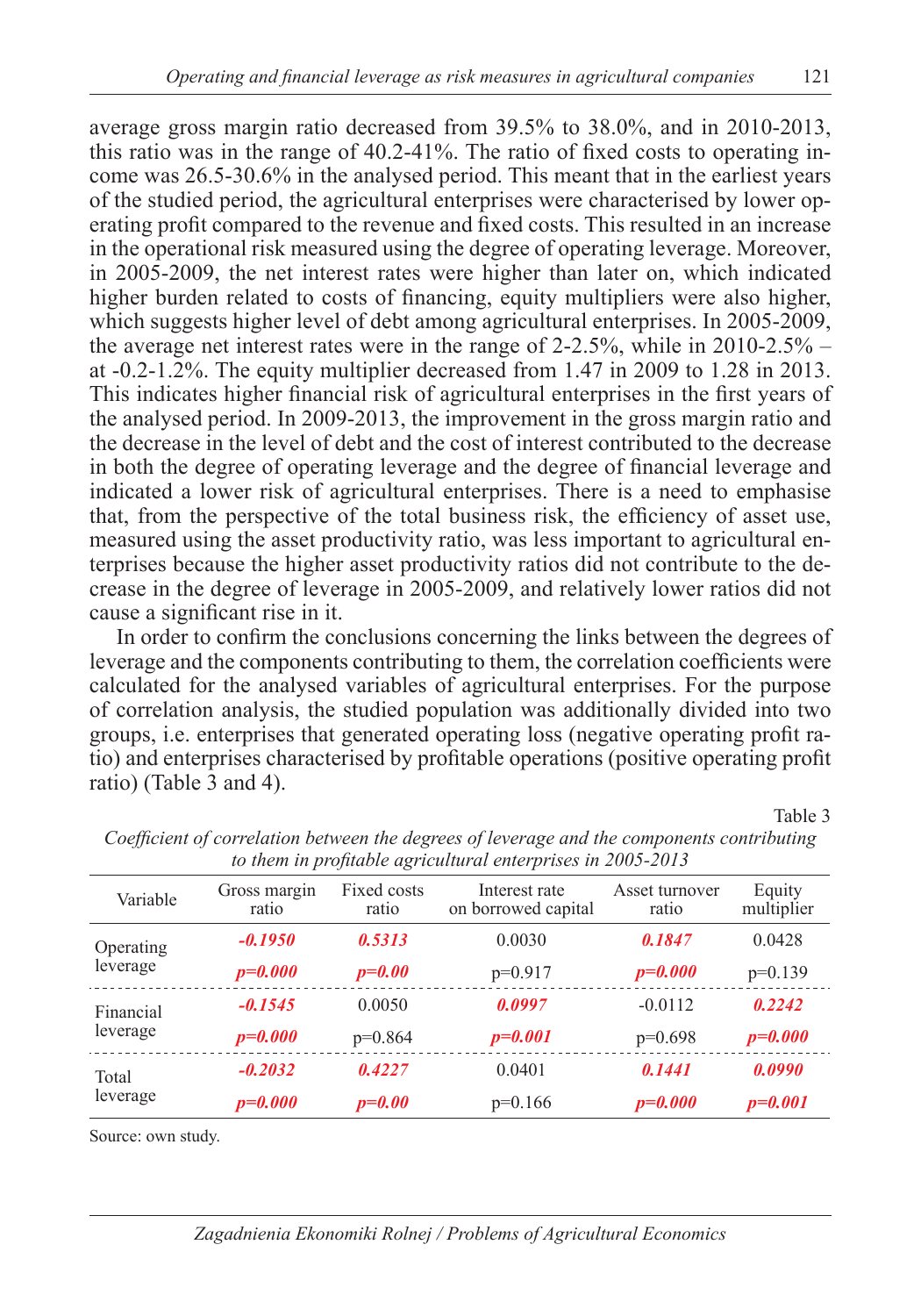In the group of agricultural enterprises generating operating profit, the coefficients of correlation between the degrees of leverage and the gross margin ratio were negative, while the coefficients of correlation between the degrees of leverage, interest rate, asset productivity ratio and the equity multiplier were positive.

| $\sim$ them in which the choice $\rho$ to $\infty$ keep the many tool in $\equiv$ 0.00 $\equiv$ 0.15 |                       |                      |                                      |                         |                      |  |  |  |  |
|------------------------------------------------------------------------------------------------------|-----------------------|----------------------|--------------------------------------|-------------------------|----------------------|--|--|--|--|
| Variable                                                                                             | Gross margin<br>ratio | Fixed costs<br>ratio | Interest rate on<br>borrowed capital | Asset turnover<br>ratio | Equity<br>multiplier |  |  |  |  |
| Operating<br>leverage                                                                                | $-0.3274$             | 0.2620               | 0.1279                               | $-0.1637$               | $-0.0060$            |  |  |  |  |
|                                                                                                      | $p=0.000$             | $p = 0.000$          | $p=0.093$                            | $p = 0.031$             | $p=0.938$            |  |  |  |  |
| Financial<br>leverage                                                                                | $-0.1289$             | 0.1829               | 0.2191                               | 0.0399                  | $-0.0850$            |  |  |  |  |
|                                                                                                      | $p=0.090$             | $p = 0.016$          | $p = 0.004$                          | $p=0.601$               | $p=0.265$            |  |  |  |  |
| Total<br>leverage                                                                                    | $-0.3192$             | 0.1150               | $-0.0389$                            | $-0.1716$               | 0.0926               |  |  |  |  |
|                                                                                                      | $p=0.000$             | $p=0.131$            | $p=0.611$                            | $p=0.024$               | $p=0.224$            |  |  |  |  |

*Coefficient of correlation between the degrees of leverage and the components contributing to them in agricultural enterprises generating loss in 2005-2013*

Table 4

Source: own study.

In agricultural enterprises characterised by operating loss, the strength and direction of correlations between the analysed variables were similar. Only the asset productivity ratio showed negative correlation with the degree of leverage in the population of enterprises sustaining loss, which was compatible with the theoretical assumptions. The correlation analysis has shown that as the gross margin ratio grew, the degree of total leverage diminished. But then, an increase in the fixed costs ratio, interest rate, asset productivity ratio (for profitable enterprises) and the equity multiplier contributed to an increase in the degree of leverage. Among profitable enterprises, the observed correlation between the degrees of operating and total leverage and the fixed costs ratio was relatively stronger, which suggested higher sensitivity of the operating profit ratio of the entities in this group to the changes in these costs.

Among the enterprises generating loss, the relatively higher correlation coefficients were present between the degrees of operating leverage (-0.3274) and total leverage (-0.3192) and the gross margin ratio. This indicated relatively higher sensitivity of operating loss to change in operating revenue. Furthermore, among the loss-generating enterprises, a stronger correlation between the degree of financial leverage and the interest rate (0.2191) was observed, which suggested greater significance of the structure of financing to the risk of those entities. Among the profitable enterprises, though, there was a statistically significant positive correlation between the degree of financial leverage and the equity multiplier (0.2242).

In 2005-2013, the analysed agricultural enterprises carried out profitable activities (Table 5). In the studied period, the operating profit ratio (OPR) was at 11%, the gross profit ratio (GPR) – 10.5%, while the return on sales (ROS) – 9.4%.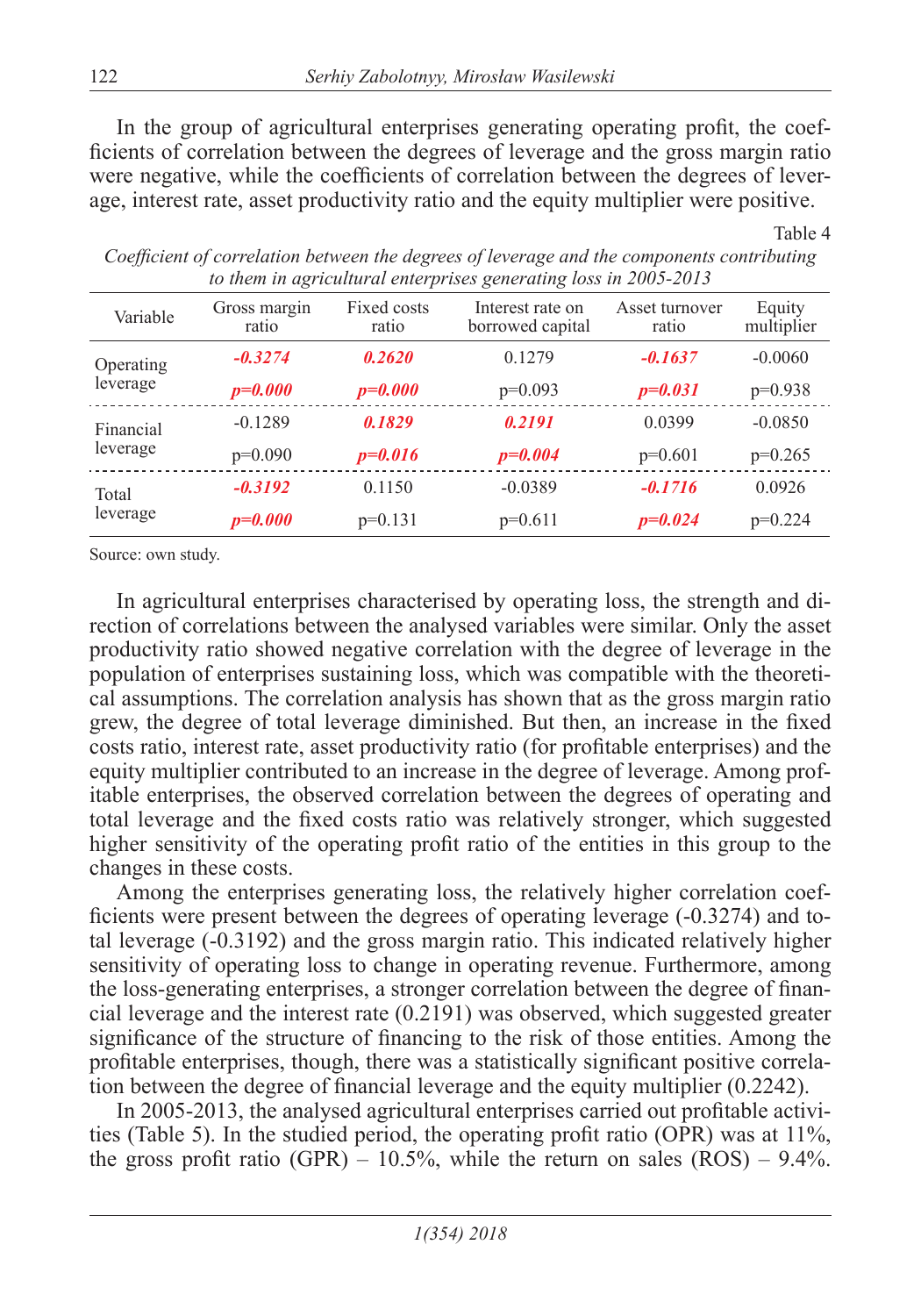Small differences between these ratios indicated a limited use of borrowed capital for financing and low burden of financial costs for agricultural enterprises, which could favourably affect their financial solvency (Wasilewski and Zabolotnyy, 2016).

|                           |      |      |      | <i>Profit ratios of agricultural enterprises (%)</i> |      |      |      |      |      |         |
|---------------------------|------|------|------|------------------------------------------------------|------|------|------|------|------|---------|
|                           | Year |      |      |                                                      |      |      |      |      |      |         |
| Ratio                     | 2005 | 2006 | 2007 | 2008                                                 | 2009 | 2010 | 2011 | 2012 | 2013 | Average |
| Operating<br>profit ratio | 9.8  | 9.3  | 14.0 | 5.9                                                  | 8.5  | 14.4 | 11.4 | 12.3 | 10.7 | 11.0    |
| Gross profit<br>ratio     | 8.8  | 8.5  | 13.2 | 4.9                                                  | 7.4  | 14.0 | 11.4 | 12.0 | 10.3 | 10.5    |
| Return<br>on sales        | 9.5  | 9.4  | 15.0 | 5.3                                                  | 8.7  | 16.5 | 13.5 | 14.0 | 11.7 | 9.4     |
| Return<br>on equity       | 9.5  | 8.1  | 12.6 | 4.4                                                  | 6.8  | 12.0 | 9.5  | 10.1 | 7.8  | 9.1     |
| Return<br>on assets       | 6.4  | 5.8  | 9.1  | 3.1                                                  | 4.6  | 9.0  | 7.3  | 7.8  | 6.1  | 5.8     |

Source: own study.

The average return on equity (ROE) was at 9.1%, while the return on assets (ROA) was at 5.8%. In the studied period, there was a clear correlation between the profitability ratios and the values characterising leverage mechanisms in agricultural enterprises. A higher risk, expressed by the degrees of leverage, was accompanied by lower profitability ratios of agricultural enterprises. In 2005-2009, when the degrees of leverage were the highest, the analysed entities had the lowest profitability ratios. The increase in the degree of total leverage from 4.49 in 2005 to 5.06 in 2009 was correlated to the drop in the operating profit ratio from 9.8% to 8.5%, the gross profit ratio from 8.8% to 7.4%, and the return on assets from 6.4% to 4.6%. Moreover, in 2008, the maximum degree of total leverage was accompanied by the lowest profitability ratios. In 2010-2013, when the degree of total leverage was lower, the operating profit ratios and gross profit ratio were in the range of 10.7-14.4% and 10.3-14.0%, respectively, the return on equity was in the rage of 7.8-12%, and the return on assets was in the rage of 6.1-9%. In this period, a downward trend was observed in the profitability ratios as the degree of total leverage grew.

The analysis of coefficients of correlation between the degrees of leverage and profit ratios reflected the presence of negative correlations between the level of risk expressed by the degrees of leverage and the profitability of agricultural enterprises in 2005-2013 (Table 6 and 7).

Table 5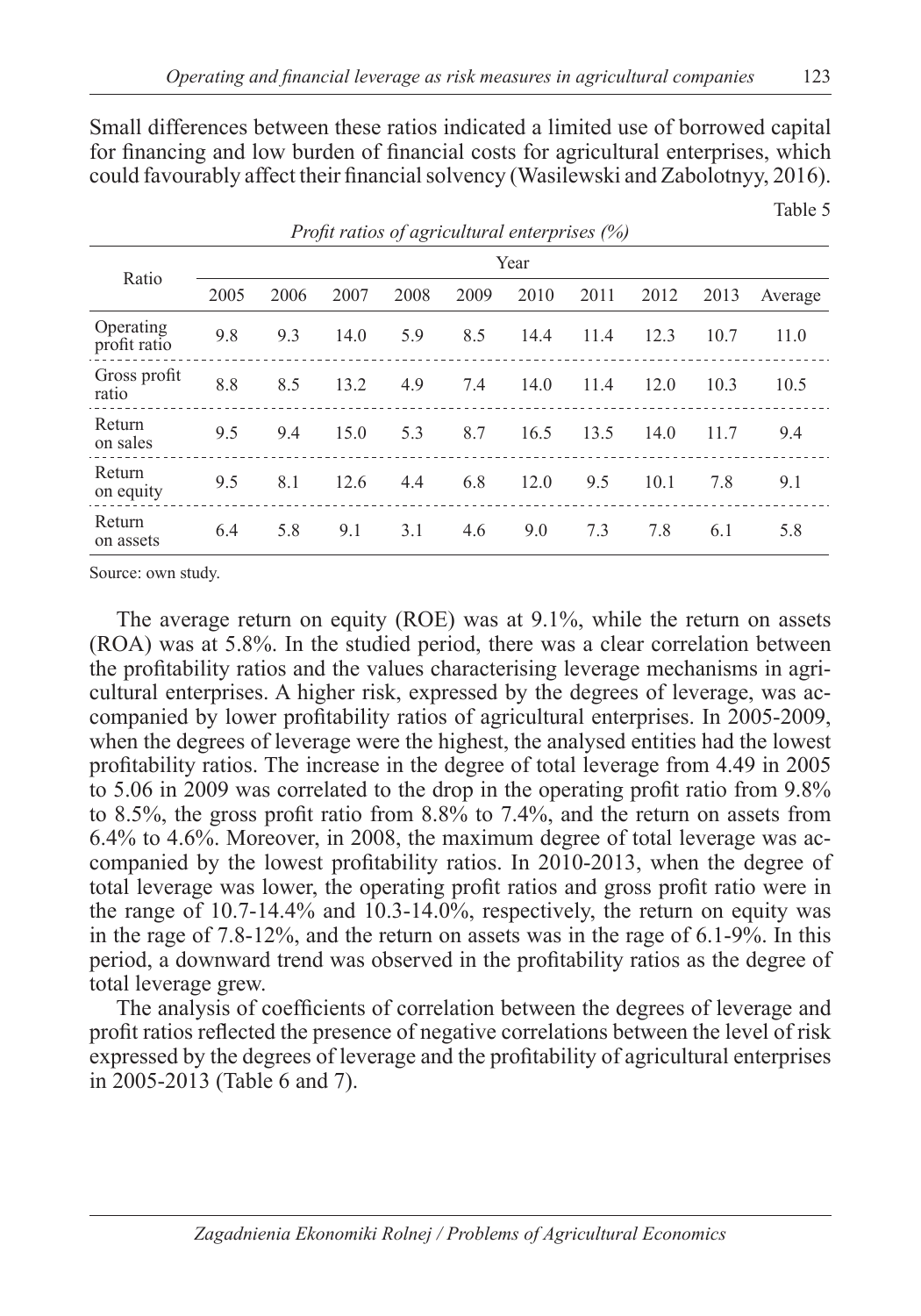| in profitable agricultural enterprises in 2005-2013 |                           |                       |                     |                     |                    |  |  |  |
|-----------------------------------------------------|---------------------------|-----------------------|---------------------|---------------------|--------------------|--|--|--|
| Variable                                            | Operating<br>profit ratio | Gross profit<br>ratio | Return<br>on equity | Return<br>on assets | Return<br>on sales |  |  |  |
| Operating                                           | $-0.6116$                 | $-0.5937$             | $-0.3774$           | $-0.4353$           | $-0.4790$          |  |  |  |
| leverage                                            | $p=0.00$                  | $p=0.00$              | $p=0.00$            | $p=0.00$            | $p=0.00$           |  |  |  |
| Financial<br>leverage                               | $-0.1630$                 | $-0.2381$             | $-0.1028$           | $-0.2054$           | $-0.1809$          |  |  |  |
|                                                     | $p = 000$                 | $p = 000$             | $p=.000$            | $p = 000$           | $p=.000$           |  |  |  |
| Total<br>leverage                                   | $-0.5372$                 | $-0.5434$             | $-0.3178$           | $-0.4063$           | $-0.4338$          |  |  |  |
|                                                     | $p=0.00$                  | $p=0.00$              | $p=0.00$            | $p=0.00$            | $p=0.00$           |  |  |  |

*Coefficient of correlation between the degrees of leverage and profitability ratios in profitable agricultural enterprises in 2005-2013*

Source: own study.

The increase in the degree of leverage caused a drop in the profitability of agricultural enterprises. Among the profitable enterprises, the strongest negative correlations were observed between the degree of operating and total leverage, and the operating profit ratio (-0.6116 and -0.5372, respectively) and gross profit ratio (-0.5937 and -0.5434, respectively). Whereas the return on equity and return on assets ratio showed weaker negative correlation with the degree of leverage.

Table 7

Table 6

*Coefficient of correlation between the degrees of leverage and profitability ratios in agricultural enterprises generating loss in 2005-2013* Variable Operating profit ratio Gross profit ratio Return on equity Return on assets Return on sales Operating leverage -0.5471 -0.5369 -0.3437 -0.4813 -0.4317 p=0.000 p=0.000 p=0.000 p=0.000 p=0.000 Financial leverage -0.3028 -0.2742 -0.1735 -0.2925 -0.1915 p=0.000 p=0.000 p=0.022 p=0.000 p=0.011

> -0.3797 -0.3715 -0.2420 -0.3077 -0.3010 p=0.000 p=0.000 p=0.001 p=0.000 p=0.000

Source: own study.

Total leverage

Among the loss-generating enterprises, strongly negative correlations were observed between the degree of operating leverage and the operating profit ratio (-0.5471), gross profit ratio (-0.5359), return on assets (-0.4813), and return on sales (-0.4317). Moreover, among the loss-generating enterprises, the negative correlation between the degree of financial leverage and profitability ratios was relatively stronger than in the case of profitable entities, which suggested relatively greater importance for the level of debt and the interest burden in this group.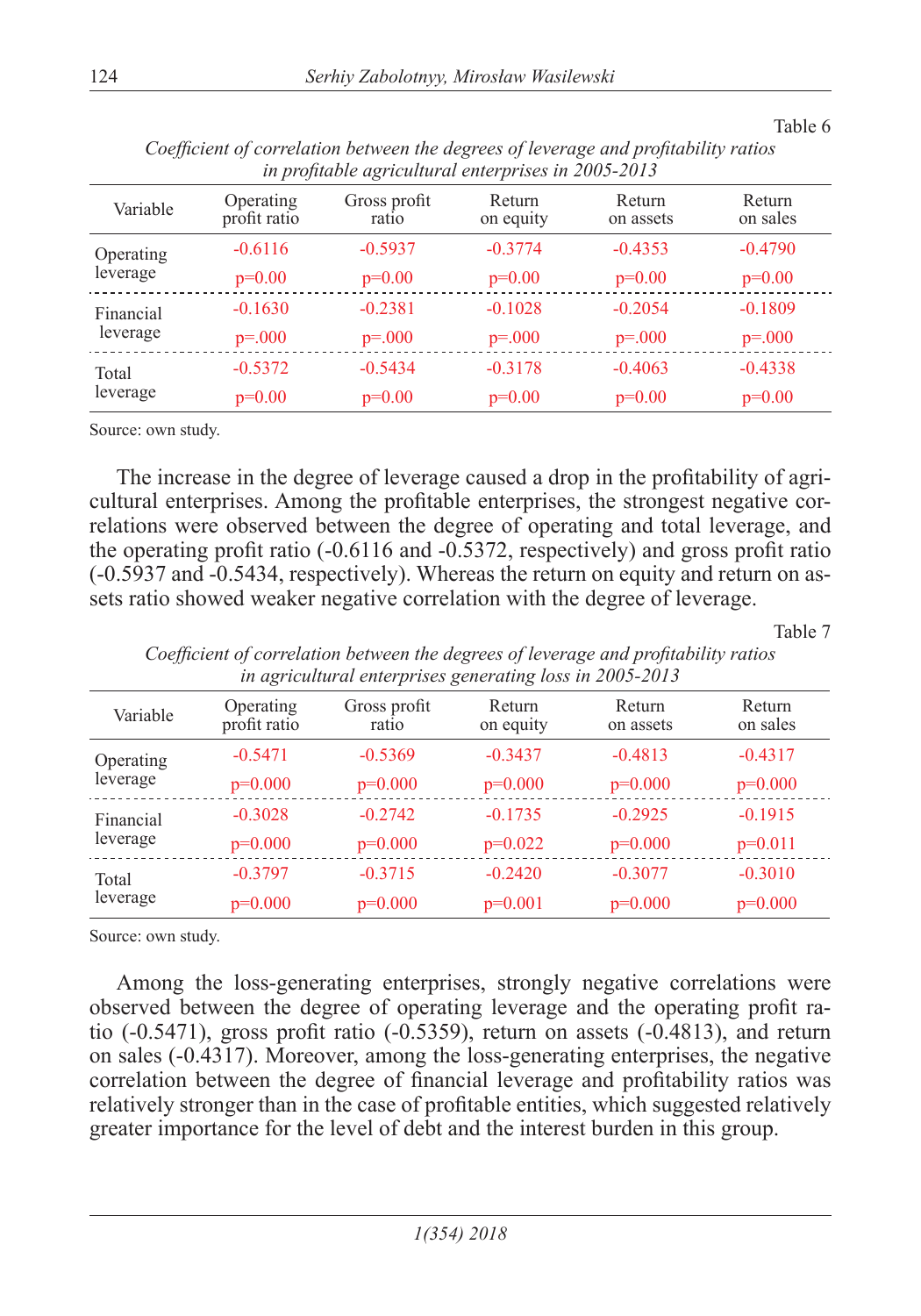## **Conclusions**

The study uses the degrees of operating and financial leverage to assess the risk of agricultural enterprises and discusses the characteristics of correlations between them and the financial efficiency ratios in 2005-2013. The following conclusions were formulated on the basis of the research:

- 1. What exerted the strongest impact on risk in agricultural enterprises measured using the degree of total leverage were the ratios related to operational activity characterising the profitability and the structure of costs. The parameters related to the manner of financing, such as the cost of interest and the level of debt, had a smaller effect on the level of risk in agricultural enterprises. This observation was compatible with the general interpretation of the specific nature of agricultural activities because the risk is believed to result from operational factors, while the farmers' aversion to liquidity risk causes a drop in the significance of risk determinants related to financing.
- 2. The decrease in the degree of total leverage in 2009-2013 resulted primarily from the increase in gross margin with the stable correlation between the fixed costs and the operating revenue of agricultural enterprises. At the same time, it was observed in the analogous period that the degree of financial leverage decreased, which was connected with the relative decrease in the cost of financing of agricultural enterprises.
- 3. The drop in the business risk measured using the degree of operating, financial and total leverage was accompanied by a rise in the profitability of agricultural enterprises. This correlation was caused by a strong increase in the operating risk in relation to the sales revenue, assets and equity with the similar structure of operating costs and costs of financing of the studied entities. It was observed that agricultural enterprises characterised by a high degree of leverage showed lower financial efficiency, which resulted from a small capability to generate operating profit.
- 4. Formulating management recommendations for specific entities requires the use of a dynamic approach to the analysis of leverage mechanisms. In such an approach, construction of various leverage scenarios will enable an analysis of the sensitivity of financial efficiency to business risk of the enterprise. On the one hand, an enterprise characterised by a high degree of leverage will be exposed to higher operating risk resulting from the adverse relation between the gross margin and fixed costs. On the other, the higher degree of leverage will indicate higher sensitivity of operating risk to change in sales revenue, which in case a favourable market scenario unfolds, allows risks and profitability ratios to be higher than in the case of enterprises with a low degree of leverage. It should be emphasised, however, that in this case, a negative scenario, leading to a drop in operating revenue, might contribute to significant losses.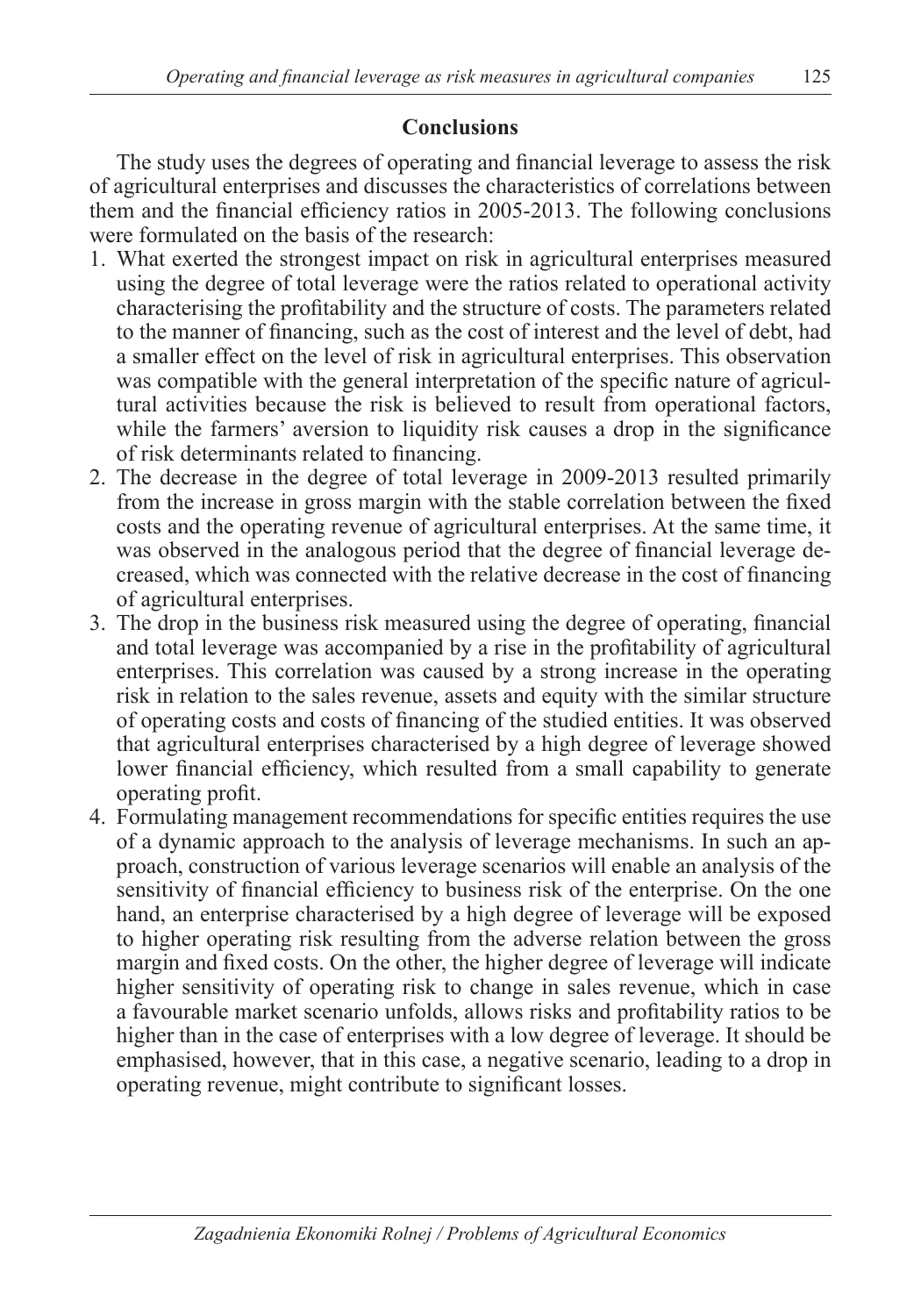#### **References**

- Bąk, M. (2011). Problemy behawioralne w rachunkowości przedsiębiorstwa. *Zeszyty Naukowe Uniwersytetu Szczecińskiego, Finanse, Rynki Finansowe i Ubezpieczenia*, no. 32, pp. 48-59.
- Fedak, Z. (2016). *Zamknięcie roku 2016*. Warszawa: Rachunkowość.
- Graham, J.R., Harvey, C.R. (2001). The theory and practice of corporate finance: evidence from the field. *Journal of Financial Economics*, vol. 60, issues 2-3, pp. 187-243.
- Jajuga, K. (2009). *Zarządzanie ryzykiem*. Warszawa: Wydawnictwo Naukowe PWN.
- Jaworski, J. (2010). Zastosowanie dźwigni operacyjnej i finansowej w pomiarze wpływu inwestycji na ryzyko działalności małego przedsiębiorstwa. *Zeszyty Naukowe Uniwersytetu Szczecińskiego, Finanse, Rynki Finansowe, Ubezpieczenia*, no. 26, pp. 99-107.
- Kinnunen, J. (2013). Risk-return trade-off and autocorrelation. *Acta Universitatis Lappeenrantaensis*, no. 551. Retrieved from: https://www.doria.fi, pp. 1-50.
- Kowalczyk, J., Kusak, A. (2006). *Decyzje finansowe firmy. Metody analizy.* Warszawa: Wydawnictwo C.H. Beck.
- Krawiec, M. (2011). Analiza wpływu metody szacowania zmienności historycznej na przewidywane ceny zbóż w modelu dwumianowym. *Roczniki Nauk Rolniczych*, Seria G, vol. 98, issue 1, pp. 40-46.
- Kulawik, J. (2008). Efektywność finansowa w rolnictwie. Istota, pomiar i perspektywy. *Zagadnienia Ekonomiki Rolnej, no. 2*(315), pp. 33-53.
- Markowitz, H. (1952). Portfolio selection. *The Journal of Finance*, vol. 7, no. 1. pp. 77-91.
- Nowak, E. (2009). Statystyczne metody szacowania ryzyka w audycie wewnętrznym. *Studia i Prace Wydziału Nauk Ekonomicznych i Zarządzania*, no. 16, pp. 97-106.
- Peterlik, M. (2012). *Mapa ryzyka inwestycyjnego w branżach polskiej gospodarki*. Gdańsk: Instytut Badań nad Gospodarką Rynkową.
- Pomykalska, B., Pomykalski, P. (2007). *Analiza finansowa przedsiębiorstwa*. Warszawa: Wydawnictwo Naukowe PWN.
- Rosa, A. (2011). Kredyty preferencyjne jako forma finansowania działalności rolniczej w Polsce. *Zeszyty Naukowe SGGW – Ekonomika i Organizacja Gospodarki Żywnościowej*, no. 91, pp. 97-106.
- Sharpe, W.F. (1964). Capital Asset Prices: A Theory of Market Equilibrium under Conditions of Risk. *The Journal of Finance*, vol. 19, no. 3, pp. 425-442.
- Shiller, R.J. (2003). From Efficient Markets Theory to Behavioral Finance. *Journal of Economic Perspective*s, vol. 17, no. 1, pp. 83-104.
- Sibilski, W. (2010). Rentowność kapitałów własnych a dźwignia finansowa aspekty teoretyczne oraz przykłady na bazie sprawozdań polskich przedsiębiorstw. *Zeszyty Naukowe Uniwersytetu Szczecińskiego, Finanse, Rynki Finansowe, Ubezpieczenia*, nr 26, pp. 215-227.
- Sierpińska, M., Jachna, T. (2007). *Metody podejmowania decyzji finansowych. Analizy przykładów i przypadków*. Warszawa: Wydawnictwo Naukowe PWN.
- Sołtysiak, M. (2014). Menedżerowie w procesie zarządzania ryzykiem. *Modern Management Review*, MMR, vol. XIX, 21(2/2014), pp. 141-148.
- Stępień, K. (2008). *Rentowność a wypłacalność przedsiębiorstw*. Warszawa: Difin.
- Sulewski, P. (2015). *Ekonomiczny wymiar ryzyka produkcyjnego w rolnictwie*. Warszawa: Wydawnictwo SGGW.
- Wasilewski, M., Juszczyk, M. (2015). Czynniki kształtujące decyzje inwestorów na rynku kapitałowym. *Zeszyty Naukowe Uniwersytetu Szczecińskiego*, nr 855, Finanse, Rynki Finansowe, Ubezpieczenia, no. 74, pp. 203-216.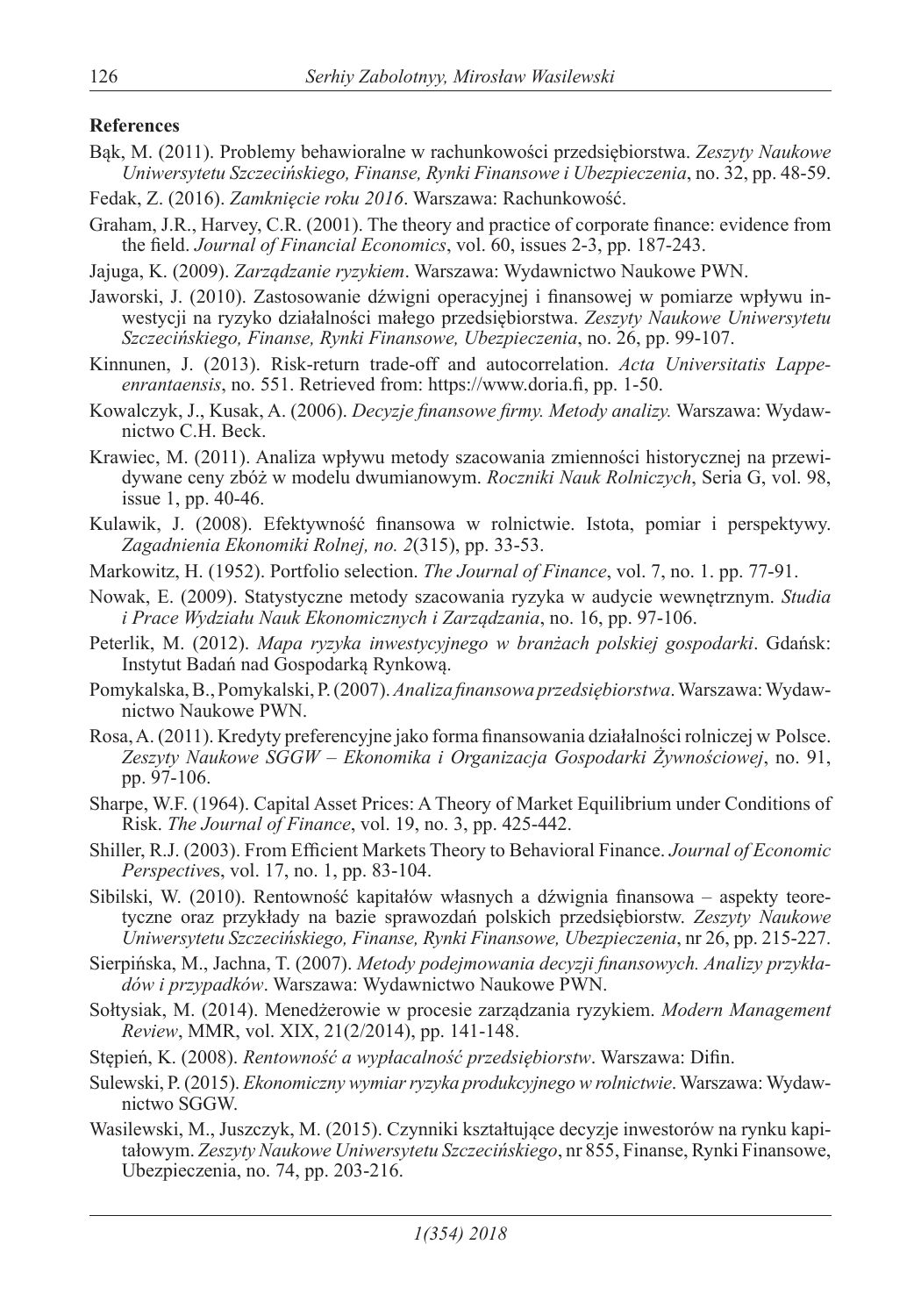- Wasilewski, M., Zabolotnyy, S. (2016). Relacje rentowności i płynności w przedsiębiorstwach rol- -niczych. *Finanse, Rynki Finansowe, Ubezpieczenia*, no. 4, cz. 1, pp. 277-286.
- Wędzki, D. (2003). *Strategie płynności finansowej przedsiębiorstw*. Kraków: Oficyna Ekonomiczna.
- Zabolotnyy, S. (2016). Potencjał sprzedażowy a sytuacja finansowa przedsiębiorstw rolniczych – czy wielkość kształtuje efektywność? *Finanse, Rynki Finansowe, Ubezpieczenia*, no. 4, cz. 1, pp. 287-297.